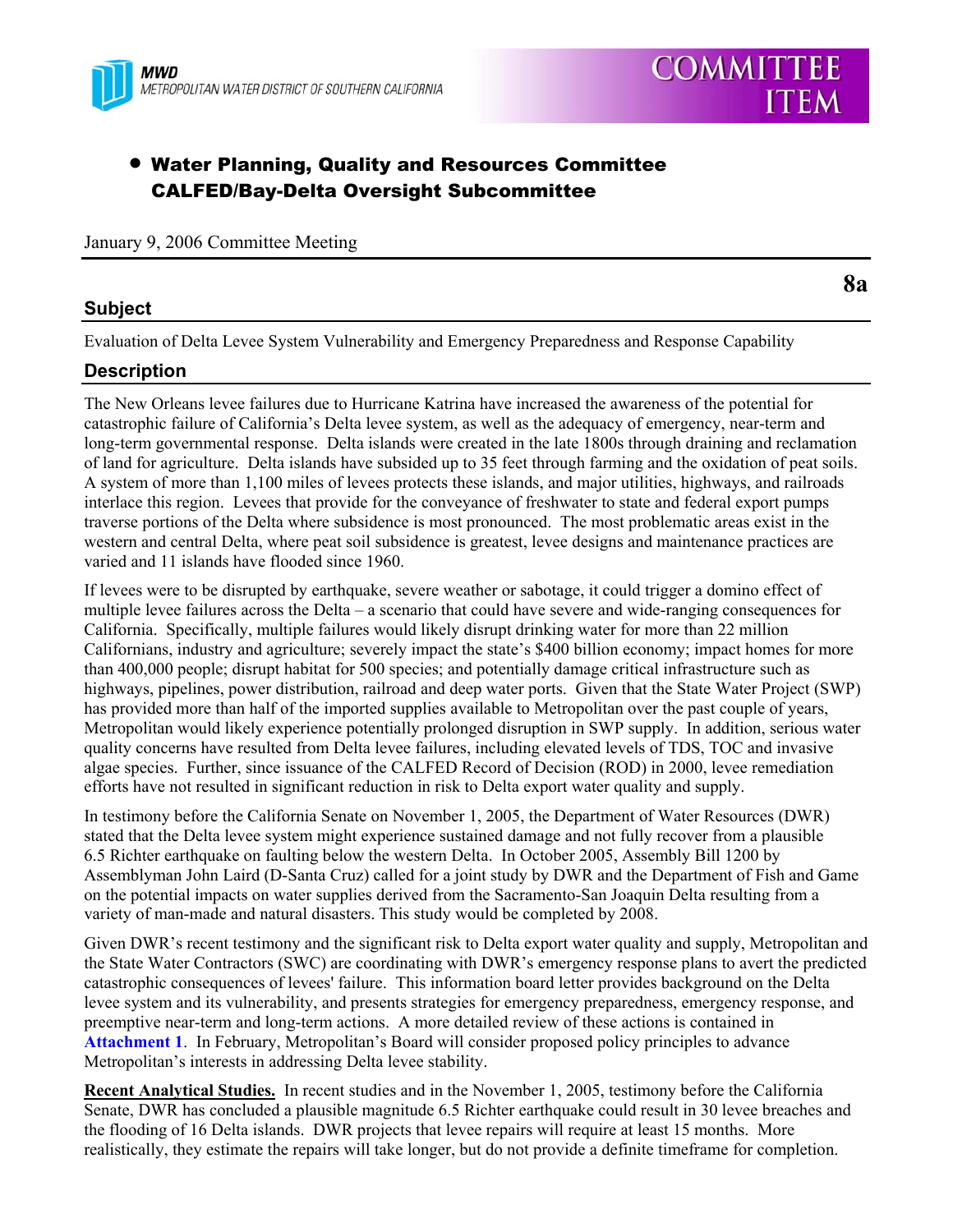After one year, they estimate seven of the 16 islands would be repaired, but because of the complicating effects of additional levee erosion and the compromised integrity of remaining Delta levees, further recovery may be abandoned. While Metropolitan would be drawing from its surface reservoir and groundwater reserves and other resources, other SWP contractors with little or no reserves would experience problems quickly. The repair of Delta levees' damages in such a scenario is estimated to be at least \$6 billion. The improvement of Delta levees to U.S. Army Corps of Engineers PL 84-99 standards in advance of such a failure scenario would cost around \$1.3 billion. The PL 84-99 standard provides a 100-year level of flood protection, along with established minimum levee slopes to ensure structural stability. The levees, however, would remain susceptible to earthquakes even after PL 84-99 improvements were made. This level of protection is far less than exists for other flood prone areas of the United States.

**Emergency Preparedness and Response Capability Measures.** DWR has concluded that the Delta levee system may not fully recover under their assumed magnitude 6.5 Richter earthquake. The following are a series of potential emergency preparedness, emergency response, and near-term and long-term strategies that could be employed to help avert the catastrophic consequences predicted.

**Emergency Preparedness.** Metropolitan, in cooperation with the State Water Contractors, would develop emergency preparedness actions (hydrodynamic modeling, shared conveyance capacity, information on SWC resources, and alternative contracted supplies) for inclusion in DWR's emergency response plans. DWR would incorporate contractor emergency response measures in emergency response plans, improve emergency stockpiles of construction materials in the Delta, and improve emergency contracting capabilities.

**Emergency Response.** Metropolitan would implement emergency response measures during Delta levees' failures by drawing on surface and groundwater storage, locally based groundwater recovery, water recycling/reuse, water conservation, contracts for other sources of supply, available Colorado River supplies and related measures. DWR would administer actual emergency activities, including gated or temporary channel closures in the western Delta to curtail flow and salinity intrusion, and emergency reconfiguration of Delta channels to route water supplies to export pumps and maintain water quality.

**Preemptive Near-Term Strategies.** Metropolitan would assist in the evaluation of alternative emergency Delta conveyance measures. DWR would finish the Delta Risk Management Strategy, comply with reporting requirements under AB 1200 (Laird), strengthen critical levees, institute modified farming practices on public islands to minimize subsidence, and make provisions for selective channel closures and routing of fresh water to the export pumps to minimize effects of ocean salinity intrusion and export water quality degradation in the event of levee failures.

**Preemptive Long-Term Strategies.** Through the Delta Risk Management Strategy or other processes, DWR, in cooperation with other agencies, would determine the economic consequences of differing levee failure scenarios, and evaluate alternative remedial actions such as improvements at combinations of islands, improved storage south of the Delta or conveyance alternatives outside the Delta region to minimize effects to export water quality and supply.

# **Policy**

The Board of Directors adopted a position of support for the year 2000 CALFED ROD, which included a preferred Through Delta Conveyance solution for the Sacramento - San Joaquin Bay Delta. This position was supportive of CALFED's strategy to pursue the Through Delta Conveyance solution in its Stage 1 implementation, which generally included the first seven years of the program, as well as focused levee improvements. It was recognized that upon completion of Stage 1, the ability to implement this solution would be assessed and that subsequent alternative implementation actions could be pursued.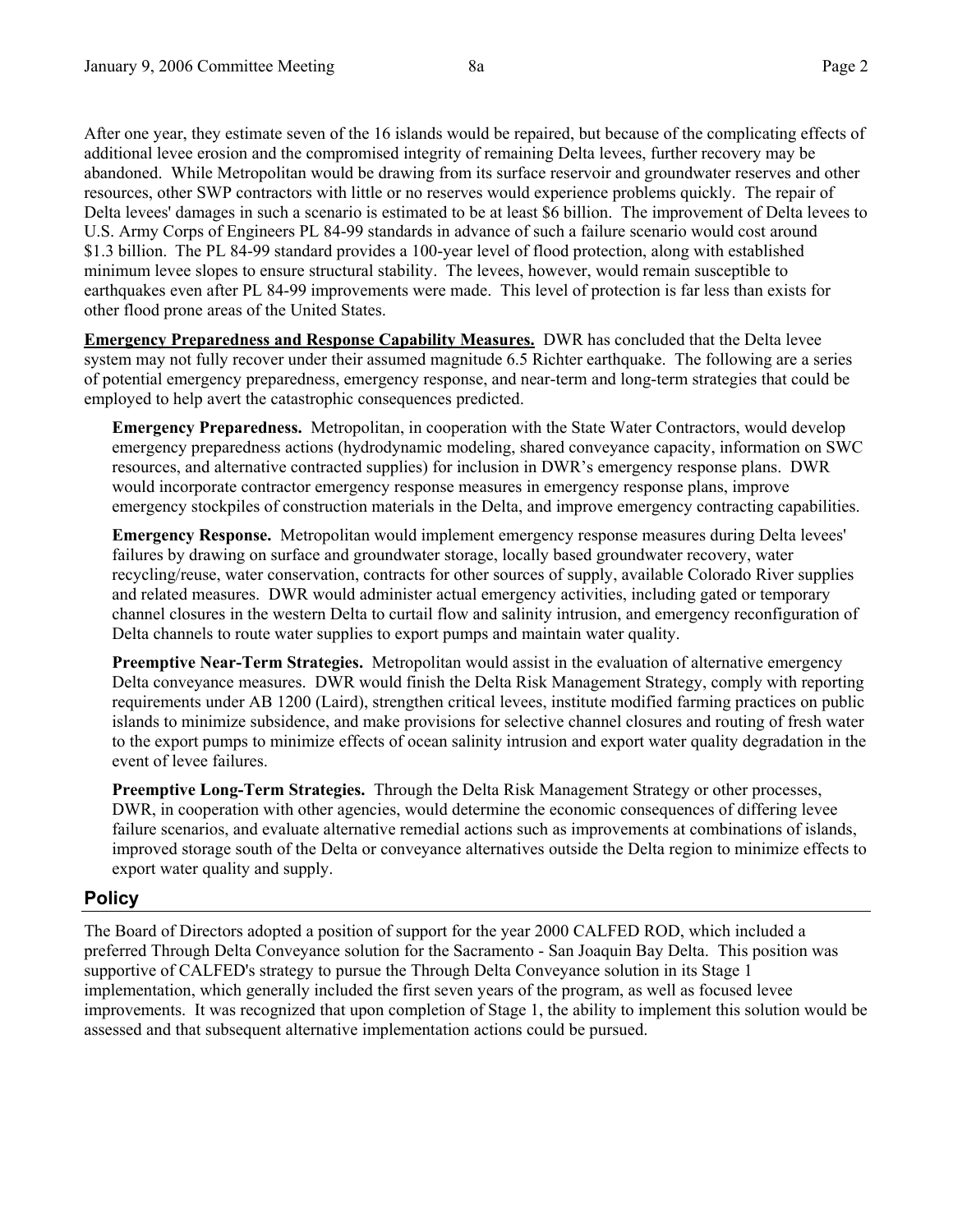### **Fiscal Impact**

Not yet determined. Strategically directed emergency preparedness, emergency response, near-term and long-term actions will result in costs that could be funded through state bond funds, state general funds, federal appropriations, and local sources with stake in the integrity of the Delta levee system. A method of sharing costs from among these sources has not been determined. Metropolitan has consistently stated that local costs must be justified by equivalent benefits.

pher / 12/29/2005 *Stephen N. Arakawa Date* 

*Manager, Water Resource Management* 

 $\mathcal{M}_{a}$  $\theta$ 12/29/2005 *Debra C. Man* 

*Interim CEO/General Manager* 

*Date* 

**Attachment 1 – Technical Evaluation of Delta Levee System Vulnerability and Emergency Preparedness and Response Capability** 

BLA #4079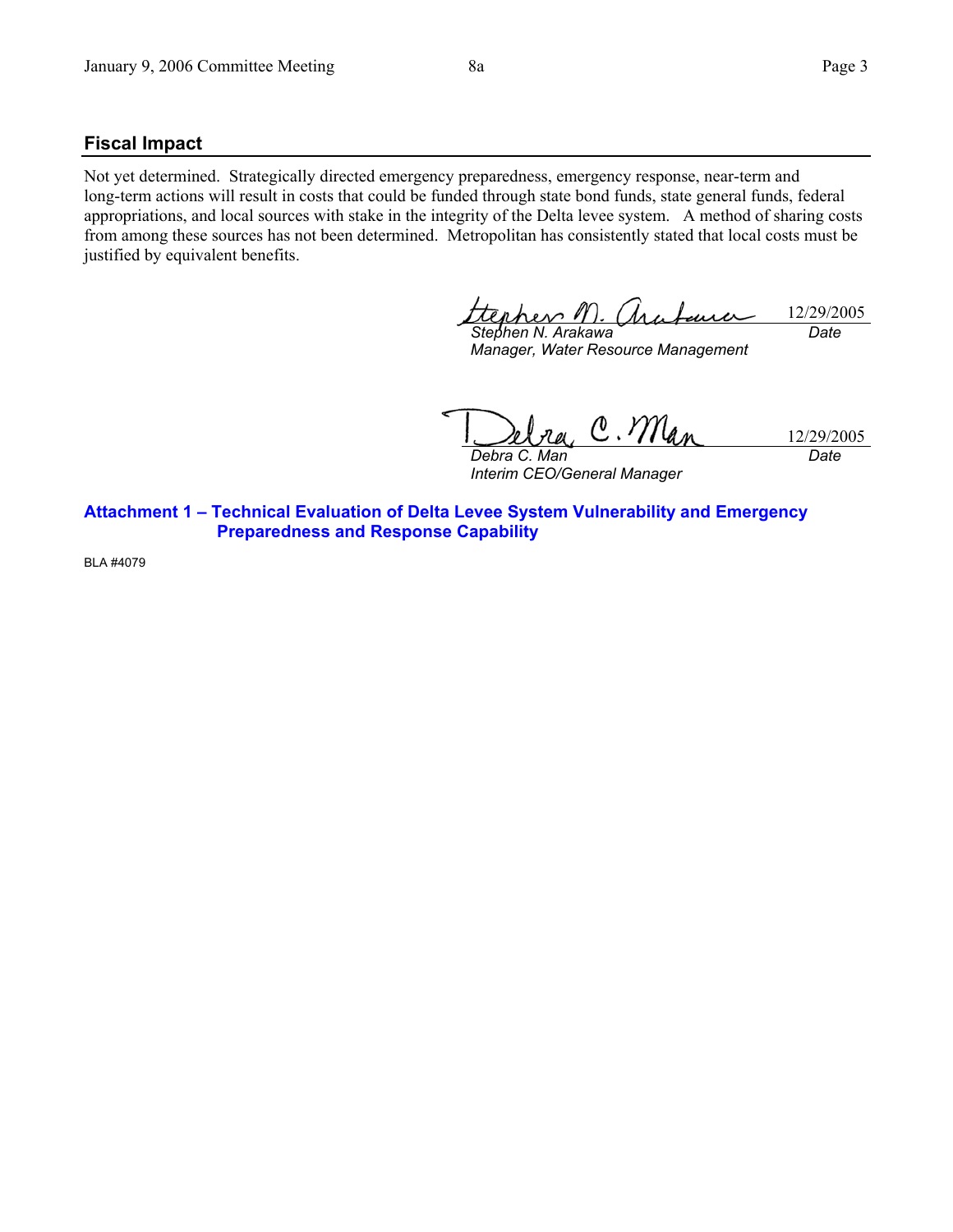### **Technical Evaluation of Delta Levees System Vulnerability and Emergency Preparedness and Response Capability**

The New Orleans levee failures have increased the awareness of the potential for catastrophic failure of the Delta levee system, as well as the adequacy of short-term and long-term governmental response. Delta islands were drained and reclaimed for agriculture in the late 1800s and have since subsided up to 35 feet from farming practices and though the oxidation of peat soils. A system of more than 1,100 miles of levees protect major utilities, highways, and railroads and convey freshwater to state and federal export pumps.

"Project" levees make up about one-third of the system, built to the U.S. Army Corps of Engineers PL 84-99 standard of design and maintained by local Reclamation Districts (RDs) on behalf of the State Reclamation Board. The PL 84-99 standard provides a 100-year level of flood protection, along with established minimum levee slopes to ensure structural stability. The state inspects the "Project" levees to make sure that they are maintained in accordance with the U.S. Army Corps of Engineers standards. "Non-Project" levees make up about two-thirds of the system, built to FEMA or lesser standards of design, maintained by local RDs and situated generally in the most vulnerable areas of the Delta with respect to subsidence and adverse consequences of failure. A small fraction of the levees are privately owned. State and/or federal agencies do not inspect "Non-Project" and privately owned levees.

If levees were to be disrupted by earthquake, severe weather or sabotage, it could trigger a domino effect of multiple levee failures across the Delta – a scenario that could have severe and wide-ranging consequences for California. Specifically, multiple failures would likely disrupt drinking water for more than 22 million Californians, industry and agriculture; severely impact the state's \$400 billion economy; impact homes for more than 400,000 people; disrupt habitat for 500 species; and potentially damage critical infrastructure such as highways, pipelines, power distribution, railroad and deep water ports. This technical evaluation only deals with issues related to water supply and water quality.

In addition to the disruption of conveyance capabilities, there are serious water quality concerns resulting from levee failures. As a result of the breach of the Jones Tract levees in 2003, elevated levels of TDS, TOC and invasive algae species were detected in the Delta supplies delivered to those who contract for State Water Project (SWP) supplies. These water quality contaminants posed potential problems in water treatment and compliance with primary drinking water quality regulations.

The Department of Water Resources (DWR) predicts a 100-year earthquake would initially trigger the breach of three to ten levees on one or more Delta islands. Based on the progressive damage to levees that occurred within Jones Tract after the initial breach, it is believed that these seismically induced breaches could result in a broader failure of the Delta levee system. Probability analysis reflecting a 1-in-100 chance of failure of the Delta levee system means that the risk we face in the Delta is in order of magnitude higher than the level of risk we find acceptable for other major infrastructure and critical facilities.

In testimony before a joint session of the Senate Subcommittee on Delta Resources, Senate Transportation and Housing Committee and Joint Committee on Emergency Services and Homeland Security on November 1, 2005, DWR Director Lester Snow stated that with severe levee failures, the Delta levee system might not fully recover. The stated DWR scenario contemplates curtailing all recovery efforts after one year.

It is believed that Metropolitan's Emergency Response Capabilities would be able to respond to these potential outages while alternate methods of maintaining SWP supplies are brought on line through either Emergency Response Actions or Near-Term Strategies summarized below.

#### **Metropolitan Response Capabilities**

**Response to Progressive Levee Failure Scenarios.** DWR and UC Berkeley studies indicate that from three to ten breaches of the Delta levee system could statistically occur in a 100-year earthquake event. This would have the likely follow-on effect of multiple breaches caused by wave action within the island being flooded, erosion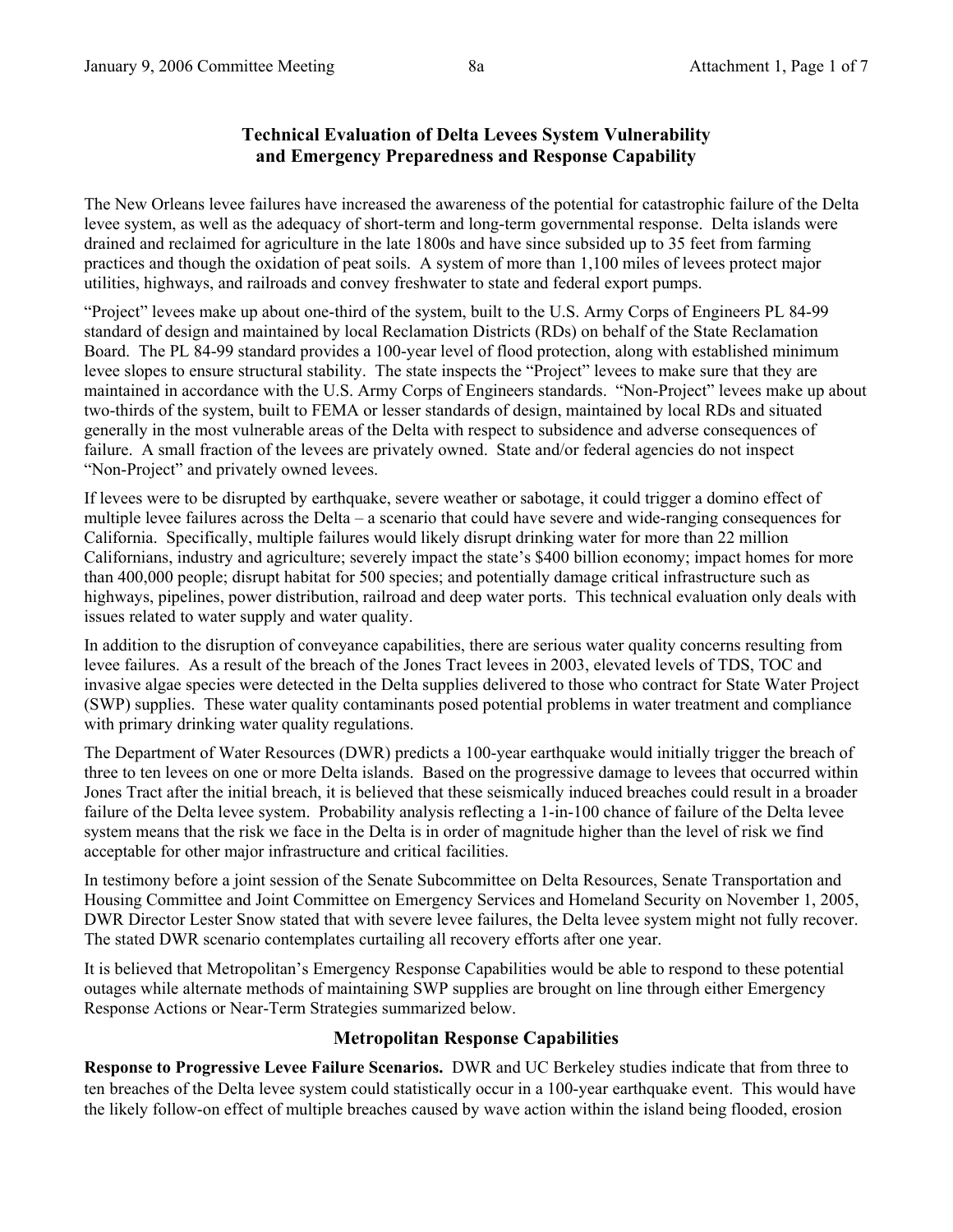and failure of the inside face of the same island, followed by failure and the breach of adjacent islands at their weakest points due to strong Delta winds, long fetch, high wave action and erosion. It is unknown how extensive a failure scenario of the type described above would be; however, events at the Jones Tract tend to substantiate the potential of this scenario.

In a recent exercise, DWR performed "worst case" multiple levee breach scenarios that assessed the consequences of 30 and 50 breaches. The most critical determinant here is how long the levee repair actions would take and under what conditions export operations could resume.

**Metropolitan Actions to Assure Reliability and Quality.** It is important to note that Metropolitan, through the implementation of the Integrated Resources Plan and through development of emergency storage planning criteria, has aggressively pursued programs and investments to increase surface and groundwater storage south of the Delta. This has resulted in over a tenfold increase in its storage capacity over the past decade. Based on figures presented in Metropolitan's 2005 Regional Urban Water Management Plan, there is over 650,000 acre-feet of surface storage in Metropolitan and DWR reservoirs, reserved specifically for use in an emergency situation. On top of this, Metropolitan's dry-year portfolio of surface and groundwater storage has a current total capacity of approximately 2,500,000 acre-feet, with a single-year extraction capability of approximately 900,000 acre-feet. In addition to storage programs, funding of locally based programs in groundwater recovery, water recycling/reuse, and conservation savings programs have also reduced the year-to-year dependence on imported supplies from the Delta. Programs identified in the Quantification Settlement Agreement, such as the San Diego County Water Authority/Imperial Irrigation District Transfer and the Palo Verde Irrigation District Crop Rotation Program, are also being developed and implemented, and will increase the reliable water supply on the Colorado River Aqueduct over time. All of these resources, in combination, work together to ensure continuing access to an adequate and high quality supply of water during an extended Delta outage period.

# **Emergency Preparedness**

DWR has concluded that the Delta levee system may not fully recover under an assumed magnitude 6.5 Richter earthquake. The following are a series of preparatory actions that can be taken to prepare for rapid and calculated response to emergencies to help avert the catastrophic consequences predicted.

**Metropolitan and Cooperative State Water Contractors' (SWC) Activities.** Metropolitan should undertake the development of emergency preparedness plans to respond to specific SWC needs. These plans would be made available to DWR for inclusion in emergency response plans used in actual emergencies.

- Perform predictive or real time modeling to determine the magnitude and duration of adverse salinity effects of levee breaches. Use modeling results to guide the closure of channels or levees on or near the San Joaquin River in the western Delta to limit salinity intrusion and flow.
- Evaluate shared capacity with other conveyance facilities, depending on which facility has conveyance capability after the assumed levee failures.
- Evaluate adequacy of downstream SWP contractors' groundwater and surface storage reserves during a prolonged Delta outage under dry, wet and normal year scenarios.
- Determine the ability of SWP contractors to reduce their demand through measures such as extraordinary water conservation, reliance on in-district surface water sources, and other measures.
- Identify outages that could be expected and additional measures that could be taken at a SWP contractor and DWR level to improve reliability.
- Pursue voluntary contracts with agricultural entities south of the Delta for additional groundwater and surface water transfer supplies.
- Pursue emergency purchases of San Joaquin River tributary reservoir water, which may be available in wetter years.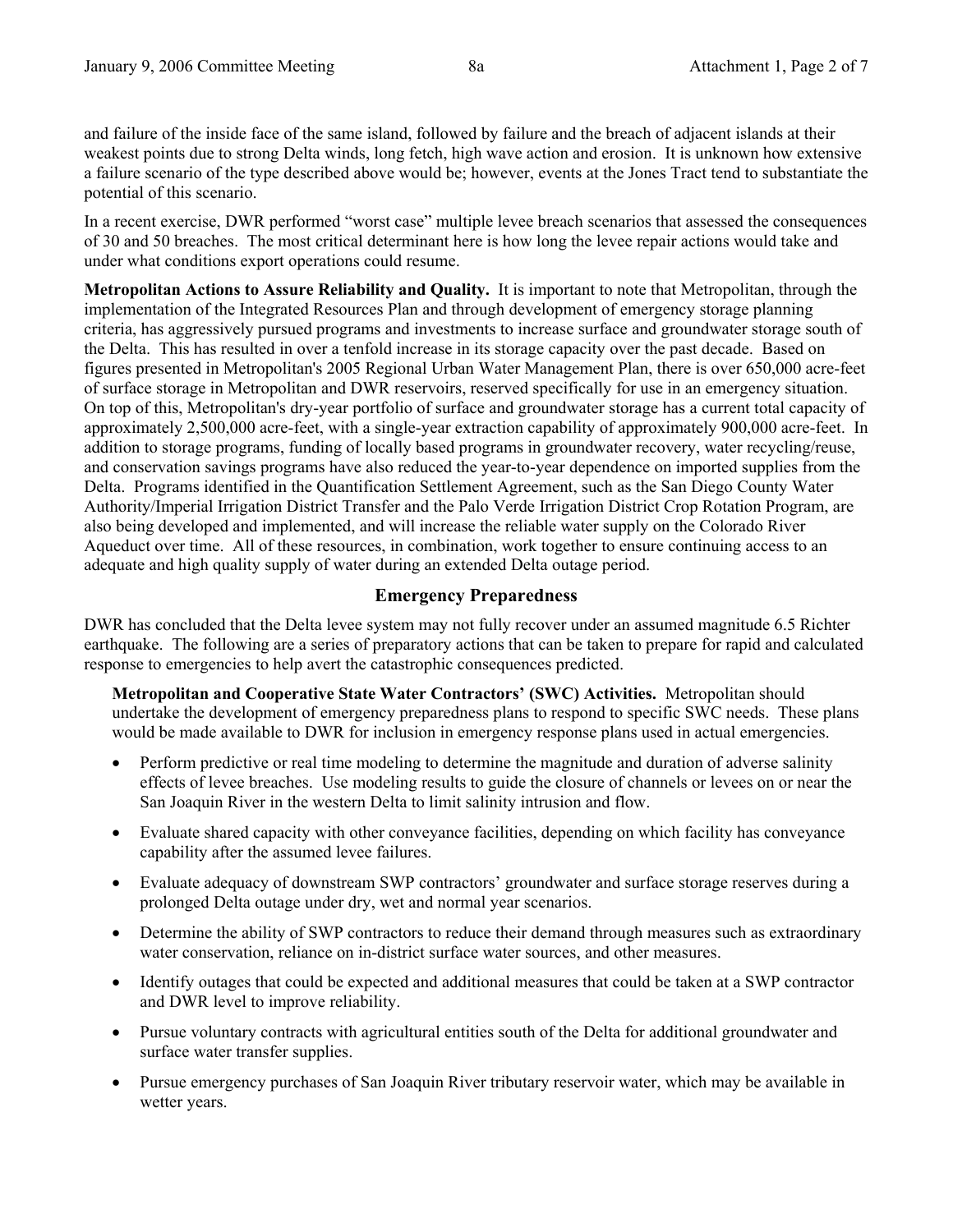**Department of Water Resources Activities.** DWR should develop emergency response criteria and plans, and improve emergency contracting capability, materials availability and the command structure to reduce response time and export curtailment period, including the following:

- Finalize the Interim Emergency Response Plan by early 2006, incorporating emergency response planning measures described herein.
- Develop DWR water supply outage criteria showing duration and magnitude of expected emergency SWP supplies.
- Establish emergency contracting capability with one or more firms to respond immediately to a levee breach or similar situation.
- In addition to current strategies, continue to implement Basin-wide Asset Management, in which DWR and the Delta counties pursue joint basin-wide management of flood fight assets during a major flood event in the Delta. Delta emergency response is coordinated through the State-Federal Flood Operations Center and the Basin-wide Asset Management is implemented at the Delta Incident Command. This system is compliant with the Standardized Emergency Management System's (SEMS) Area Command and Mutual Aid concepts. These efforts would facilitate communication and save time in advancing emergency response measures among state, federal and local agencies.
- Acquire stockpiles of rock, soil, sand and gravel for emergency use and position these supplies near the most vulnerable areas of the Delta and at DWR's Delta flood emergency storage depots.
- Institute a state water bank, consisting of dry-year water purchases from willing sellers and developed in a manner to protect against a Delta outage, which would then be made available to water agencies downstream of the Delta to help offset potential water shortage conditions and associated economic impacts and hardships.

### **Emergency Response**

Metropolitan in cooperation with the SWC would develop comprehensive emergency response measures to be incorporated into the DWR emergency response plans. The following are a series of actions that could be employed immediately following a serious emergency to help avert the catastrophic consequences predicted:

**Metropolitan Actions to Assure Reliability and Quality**. Metropolitan, through the implementation of the Integrated Resources Plan and through development of emergency storage planning criteria, has aggressively pursued programs and investments to increase surface and groundwater storage south of the Delta. This has resulted in over a tenfold increase in its storage capacity over the past decade. Based on figures presented in Metropolitan's 2005 Regional Urban Water Management Plan, the following reserves are in place specifically for emergency situations:

- Surface storage programs of over 650,000 acre-feet of surface storage in Metropolitan and DWR reservoirs, reserved specifically for use in an emergency situation.
- Surface and groundwater storage programs under Metropolitan's dry-year portfolio with a current total capacity of approximately 2,500,000 acre-feet, with a single-year extraction capability of approximately 900,000 acre-feet, potentially lasting multiple years during an extended Delta outage.
- Locally based groundwater recovery, water recycling/reuse and emergency water conservation to reduce the year-to-year dependence on imported supplies from the Delta.
- Quantification Settlement Agreement programs on the Colorado River, including the SDCWA/IID Transfer and the PVID Crop Rotation Program will increase the reliable water supply on the Colorado River Aqueduct.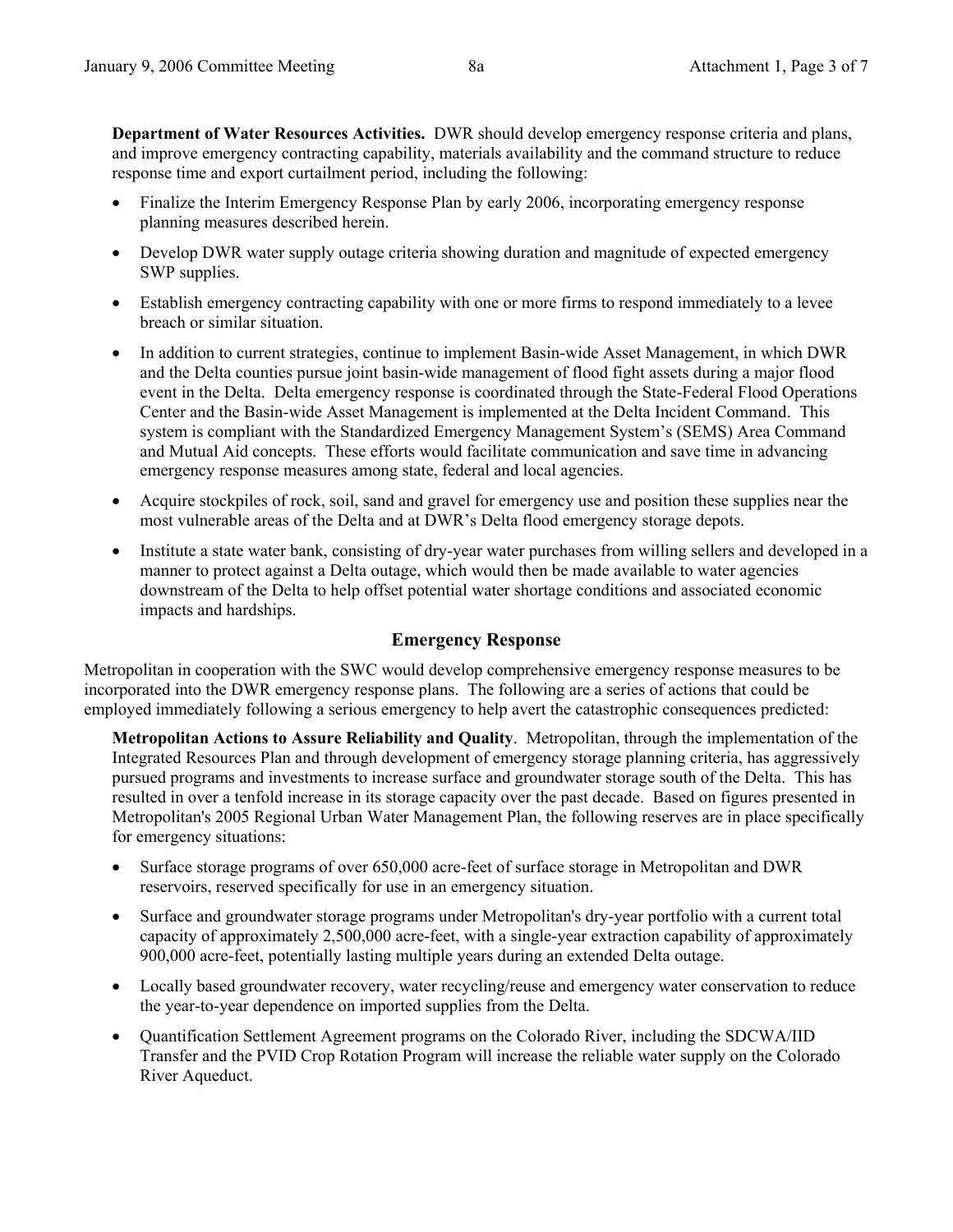• Contracts with agricultural entities south of the Delta for additional groundwater and surface water transfer supplies.

These resources work together to ensure continuing access to an adequate and high quality supply of water during an extended Delta outage period. In the IRP Update approved in 2004, the Metropolitan Board of Directors also directed staff to develop a planning buffer. Projects identified through the planning buffer can also be developed and implemented should additional reliability be desired in advance of a Delta emergency.

**Department of Water Resources Activities.** Emergency activities would be performed in the Delta under the administration of the Department of Water Resources, pursuant to the actions outlined under Emergency Preparedness, above:

- Provide gated or temporary channel closures to curtail flow and salinity intrusion into the Delta. Respond to breached levee or channel closures either through pre-positioned rock stockpiles, or specialized structural systems (barges, gates, etc.) for a short period in an attempt to limit salinity intrusion and flow and avert the most serious damage.
- Emergency reconfiguration of Delta channels to route water supplies to export pumps, accompanied by selected channel closures to contain and direct flows.
- Share capacity with other conveyance facilities passing through or around the Delta, depending on which facility still has conveyance capability after the assumed levee failures.

### **Preemptive Near - Term Strategy**

The following are potential actions that can be taken in the next two to five years to reduce the potential of levee failures and to minimize the risks to fisheries, water quality, and water supply associated with that scenario. A number of these actions directly support Emergency Response actions listed above.

#### **Metropolitan and Cooperative SWC Activities**

- Evaluate emergency preparedness measures and alternatives under the Governor's emergency powers authority, including alternative emergency Delta conveyance measures, to meet needs during a prolonged Delta outage.
- Pursue Lake Mead operations and other Colorado River water management programs by establishing a mechanism to "deposit" unused water in an "account" for withdrawal later when needed to avoid a shortfall.
- Pursue federal and/or state emergency powers legislation, as necessary, to facilitate implementation of emergency and near-term actions.

### **Department of Water Resources Activities**

- Finalize the Delta Risk Management Strategy. This analysis would evaluate the potential water quality, water supply, environmental and economic consequences associated with levee failures in the Delta.
- Acquire real property for rock and other construction materials deemed essential for such emergency operations.
- Strengthen critical levees in the western and central Delta, including measures for selective channel closures and routing of fresh water to the export pumps, to prevent ocean salinity intrusion and export water quality degradation due to levee failures. Construct cross-island levees on critical islands to reduce the volume of inflow should a levee fail. Modify levees to equal or exceed USACE PL 84-99 standards, including appropriate measures for levee and foundation stability and seepage, with independent technical Board of Consultants review.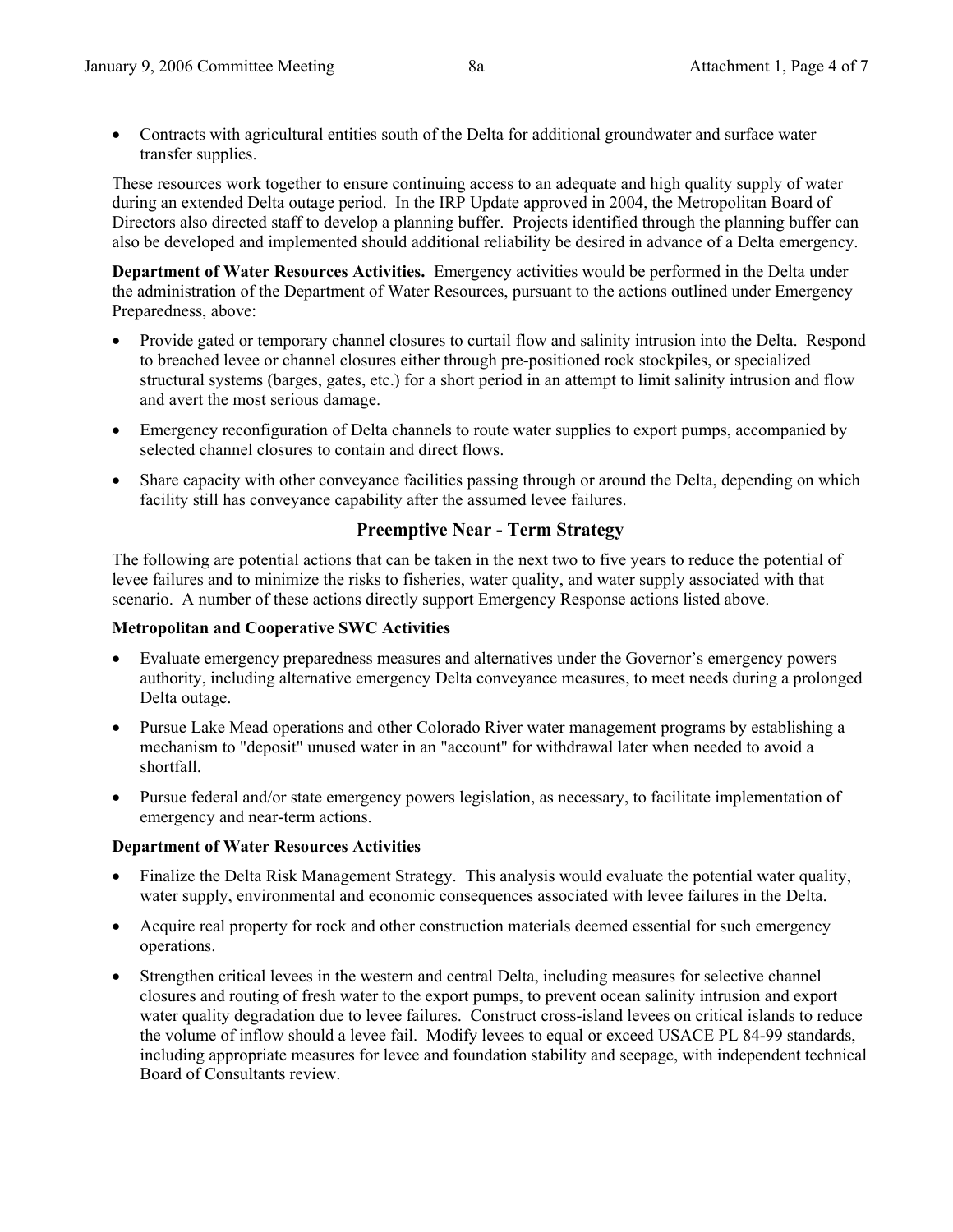- Pursue modified farming practices on public islands to reduce soil erosion due to farming and peat oxidation.
- Enhance levee instrumentation, inspection and monitoring.
- Under AB 1200 (Laird), in cooperation with DFG, perform a joint study of the potential impacts on water supplies from the Sacramento-San Joaquin Delta by 2008 (see Recent Legislation below).

### **Cooperative Federal, State and Local Actions**

- Cooperate with local, regional and state land use planning agencies to promote coherent land use practices in the Delta that are consistent with long term sustainability for agricultural, rural and urban communities.
- Require property owners in areas protected by Delta levees to carry flood insurance obtained through the federally backed National Flood Insurance Program.
- Update the National Flood Insurance Program maps covering the Delta islands based on the best available topographic, hydrologic, hydraulic, geotechnical, and maintenance information.

### **Preemptive Long - Term Strategy**

Depending on the performance that is achievable with the actions identified above, it may be necessary to implement additional measures to provide acceptable water supply reliability and source water quality. The Delta Risk Management Strategy is a process now being undertaken to look at the consequences of different types of failures of the Delta levee system in economic terms. Alternative remedial actions can then be taken and measured for their economic effect. This and other planning tools could be used to evaluate long-term solutions to ensure reliability. Implementation actions from this effort might be accomplished in five to 15 years.

#### **Cooperative DWR, Metropolitan and SWC Activities**

- The Delta Risk Management Strategy (DRMS) is a joint effort of DWR and the U.S. Army Corps of Engineers (USACE). It evaluates both hazards (seismic, subsidence, etc.) and system operational conditions (emergency logistics, hydrologic, etc.) in combination to determine the economic consequences of levee failures in the Delta and downstream. This effort would likely follow the timeline of the report being prepared for the California Legislature by January 2008 (see Recent Legislation below).
- An evaluation of long-term actions both inside and outside the Delta to address how to maintain a reliable long-term Delta conveyance system critical to the delivery of SWP allocations and transfers, and to effectively manage source water quality required for the State Water Project users to comply with drinking water standards. The following alternative strategies can be evaluated from an economic perspective using the DRMS or other planning tools:
	- o The Through-Delta solution considered in the CALFED Bay Delta Program EIR/S, including north delta flood control components.
	- o Alternative Delta island remediation strategies at one or more islands, consisting of levee improvements, provisions for selective channel closures to prevent ocean salinity intrusion and water quality degradation at Delta export pumps in the event of levee failures, land use modifications, and measures to reverse subsidence.
	- o A water conveyance facility from the Sacramento River to the state and federal export pumps and other users. The capacity, cost and institutional operation of such a facility would need to be determined as part of a Long-Term Delta Vision process. In addition to providing water supply and improved water quality to export users, the facility should also be evaluated for potential benefits or impacts for environmental and other purposes.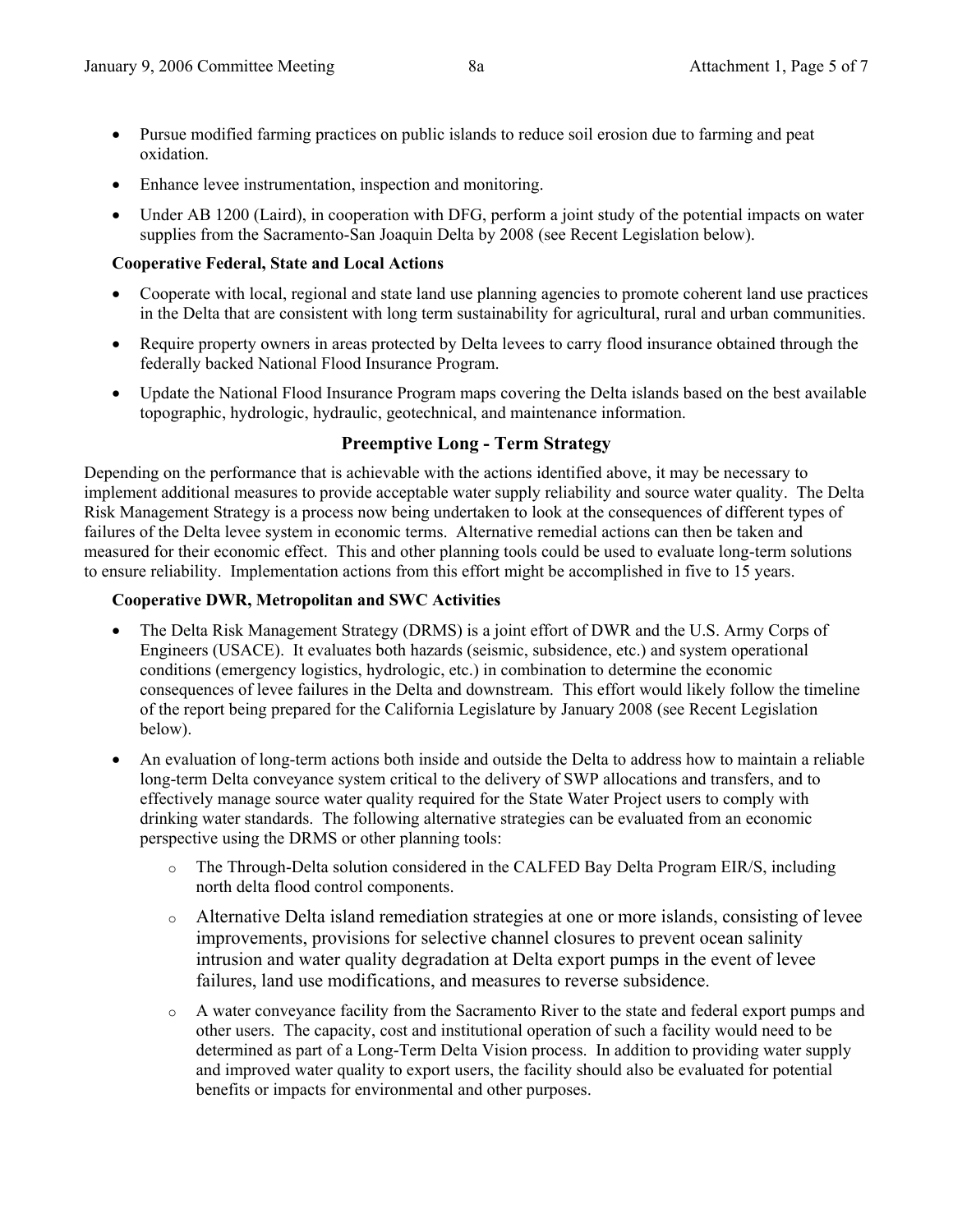- o Pre-positioned and enhanced storage could be considered south of the Delta for SWP export users.
- While Suisun Marsh is home to various duck clubs, an alternative land use could be to convert greater portions of the marsh to back natural tidal marsh habitat, providing the capability to trap tidal flow (and salinity) further away from export facilities. Negotiations could be undertaken with the duck clubs to voluntarily sell and transfer to Delta islands such as Sherman and Twitchell.

#### **Levee Funding – Public Funding (Current Outlook)**

A series of funding alternatives may be available to implement emergency preparedness, emergency response, and near-term and long-term strategies potentially to the benefit of water exporters and consistent with the principle of beneficiary pays. Some of these alternatives are summarized below:

**Subventions Program.** Under the subventions program, local agencies that maintain or improve project or non-project levees located in the Delta are eligible for reimbursement from the state of up to 75 percent of the costs they incur or about \$1,000 per mile of project. As of July 1, 2006, the reimbursement rate drops to 50 percent.

Local agency maintenance and improvement projects that seek state financial assistance are subject to approval by the State Reclamation Board and must comply with criteria developed by DWR and adopted by the State Reclamation Board. If applications for state funding in any year exceed the state funds available, the board apportions the funds among those levee or levee segments that are identified by DWR as most critical and beneficial, considering the needs of flood control, water quality, recreation, navigation, habitat improvements and fish and wildlife.

Recent state appropriations for the subventions program have come from General Obligation bond proceeds (Propositions 13 and 50), but these funds have been expended. Historically, state funding for the program has come from General Obligation bond proceeds and the State General Fund. In the absence of funding from bonds or the State General Fund, legislation could target a new funding source for support of the subventions program.

Existing law states the intent of the Legislature to annually appropriate \$6 million annually for local assistance under the subventions program and \$6 million annually for the Special Projects Program, including subsidence studies and monitoring. In 2005, SB 264 (Machado) was enacted which extended the Delta Flood Protection Fund through June 30, 2008, but did not act to maintain the current funding commitment of \$6 million per year or the 75 percent reimbursement level. The latter items will be reduced to \$2 million and 50 percent, respectively, on July 1, 2006, unless subsequent legislation is enacted.

**Water Resources Development Act (WRDA).** An appropriate choice for long-term actions would be to seek authorization under the Water Resources Development Act for expanded federal flood responsibility by the Army Corps of Engineers.

**Disaster Assistance Funding under USACE Small Projects Program.** Under the Small Projects Program administered by the U.S. Army Corps of Engineers, projects costing \$10 million or less can be funded without going through the time-consuming federal authorization process.

**Bond Funds.** Earlier this year, State Senate Pro Tem Don Perata (D-Oakland) proposed a \$1 billion bond issue for levee work as part of a larger infrastructure bond, and in late September issued a renewed call for levee bond funding.

**CALFED Reauthorization Bill.** Under this bill, the U.S. Army Corps of Engineers was appropriated \$90 million as a short-term solution targeting the most vulnerable Delta levees. Actions could be taken to re-direct these funds to critical regions of the Delta levee system.